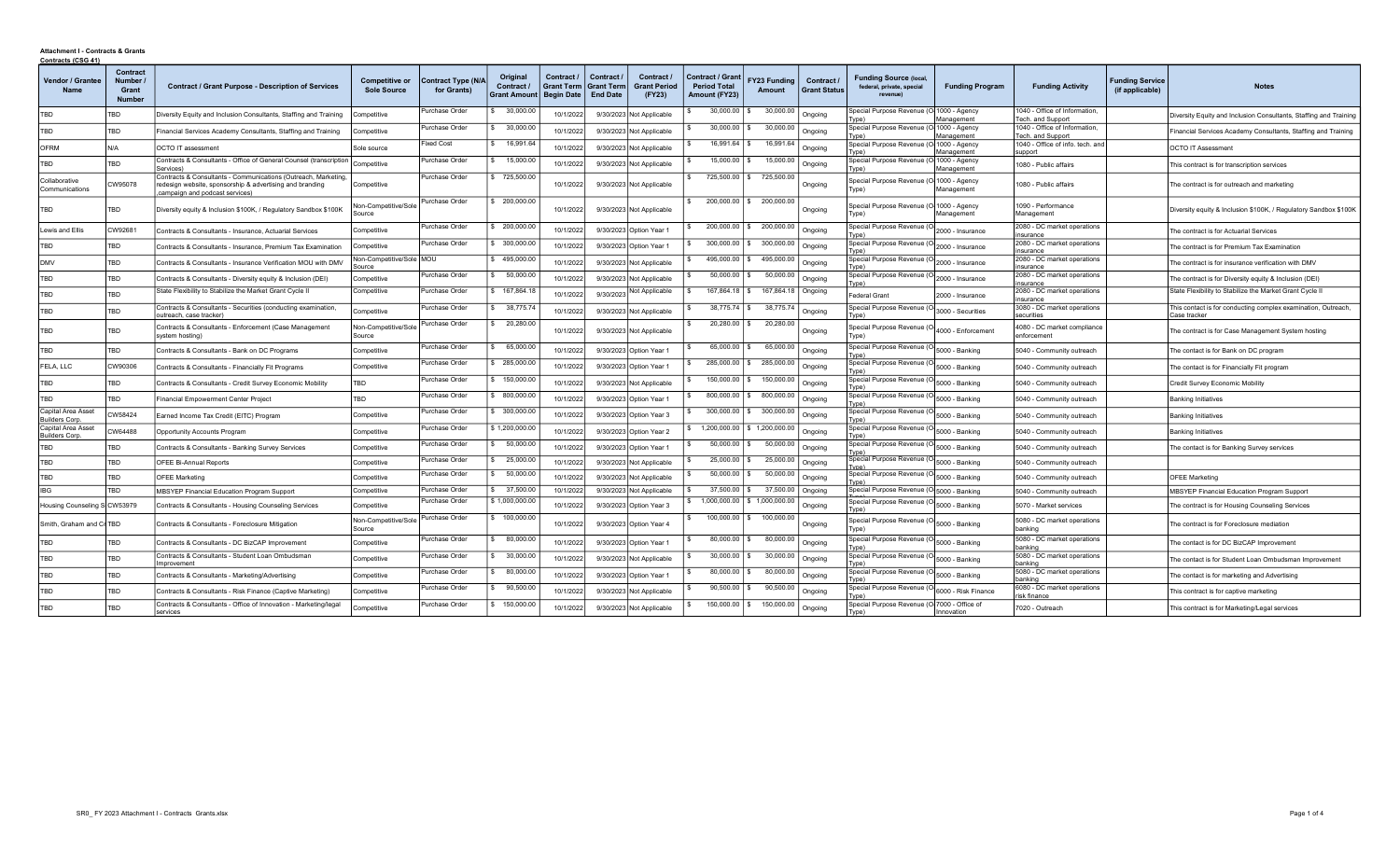## Attachment I - Contracts & Grants Subsidies and Transfers (CSG 50)

| Vendor /<br><b>Grantee Name</b> | <u>Subsidies and Transiers (CSO 30)</u><br>Contract<br>Number / Grant<br>Number | <b>Contract / Grant Purpose - Description of Services</b>                       | or Sole<br>Source | Competitive   Contract Type  <br>(N/A for<br>Grants) | Original<br>Contract /<br>Grant<br>Amount | Grant Term Grant Term<br>Begin Date End Date | Contract / Contract / | Contract /<br><b>Grant Period</b><br>(FY23) | Contract /<br><b>Grant Period</b><br><b>Total Amount</b><br>(FY23) | FY23 Funding<br>Amount | Contract /<br><b>Grant Status</b> | <b>Funding Source (local,</b><br>federal, private, special<br>revenue) | <b>Funding Program</b> | <b>Funding Activity</b>                                     | <b>Funding</b><br>Service (if<br>applicable) | <b>Notes</b>                                                                |
|---------------------------------|---------------------------------------------------------------------------------|---------------------------------------------------------------------------------|-------------------|------------------------------------------------------|-------------------------------------------|----------------------------------------------|-----------------------|---------------------------------------------|--------------------------------------------------------------------|------------------------|-----------------------------------|------------------------------------------------------------------------|------------------------|-------------------------------------------------------------|----------------------------------------------|-----------------------------------------------------------------------------|
| TBD                             | IN/A                                                                            | DCBizCAP - Collateral Support Program                                           | TBD               | TBD                                                  | TBD                                       | N/A                                          | N/A                   | Not Applicable                              | N/A                                                                | 2,000,000.00 N/A       |                                   | Special Purpose Revenue (O-15000 - Banking                             |                        | 5070 - Market services                                      |                                              | This is for DCBizCAP - Collateral Support Program                           |
| TBD                             | TBD                                                                             | Opportunity Accounts Expansion/Financial Coaching for Returning TBD<br>Citizens |                   | TBD                                                  | TBD                                       | 10/1/2022                                    | 9/30/2023             | Not Applicable                              | N/A                                                                | 1,299,887.00 N/A       |                                   | ARPA - LOCAL REVENUE<br>REPLACEMENT                                    |                        | DCRP - District Recovery Plan DRPF - District Recovery Plan |                                              | Opportunity Accounts Expansion/Financial Coaching for<br>Returning Citizens |
|                                 |                                                                                 |                                                                                 |                   |                                                      |                                           |                                              |                       |                                             |                                                                    |                        |                                   |                                                                        |                        |                                                             |                                              |                                                                             |
|                                 |                                                                                 |                                                                                 |                   |                                                      |                                           |                                              |                       |                                             |                                                                    |                        |                                   |                                                                        |                        |                                                             |                                              |                                                                             |
|                                 |                                                                                 |                                                                                 |                   |                                                      |                                           |                                              |                       |                                             |                                                                    |                        |                                   |                                                                        |                        |                                                             |                                              |                                                                             |
|                                 |                                                                                 |                                                                                 |                   |                                                      |                                           |                                              |                       |                                             |                                                                    |                        |                                   |                                                                        |                        |                                                             |                                              |                                                                             |
|                                 |                                                                                 |                                                                                 |                   |                                                      |                                           |                                              |                       |                                             |                                                                    |                        |                                   |                                                                        |                        |                                                             |                                              |                                                                             |
|                                 |                                                                                 |                                                                                 |                   |                                                      |                                           |                                              |                       |                                             |                                                                    |                        |                                   |                                                                        |                        |                                                             |                                              |                                                                             |
|                                 |                                                                                 |                                                                                 |                   |                                                      |                                           |                                              |                       |                                             |                                                                    |                        |                                   |                                                                        |                        |                                                             |                                              |                                                                             |
|                                 |                                                                                 |                                                                                 |                   |                                                      |                                           |                                              |                       |                                             |                                                                    |                        |                                   |                                                                        |                        |                                                             |                                              |                                                                             |
|                                 |                                                                                 |                                                                                 |                   |                                                      |                                           |                                              |                       |                                             |                                                                    |                        |                                   |                                                                        |                        |                                                             |                                              |                                                                             |
|                                 |                                                                                 |                                                                                 |                   |                                                      |                                           |                                              |                       |                                             |                                                                    |                        |                                   |                                                                        |                        |                                                             |                                              |                                                                             |
|                                 |                                                                                 |                                                                                 |                   |                                                      |                                           |                                              |                       |                                             |                                                                    |                        |                                   |                                                                        |                        |                                                             |                                              |                                                                             |
|                                 |                                                                                 |                                                                                 |                   |                                                      |                                           |                                              |                       |                                             |                                                                    |                        |                                   |                                                                        |                        |                                                             |                                              |                                                                             |
|                                 |                                                                                 |                                                                                 |                   |                                                      |                                           |                                              |                       |                                             |                                                                    |                        |                                   |                                                                        |                        |                                                             |                                              |                                                                             |
|                                 |                                                                                 |                                                                                 |                   |                                                      |                                           |                                              |                       |                                             |                                                                    |                        |                                   |                                                                        |                        |                                                             |                                              |                                                                             |
|                                 |                                                                                 |                                                                                 |                   |                                                      |                                           |                                              |                       |                                             |                                                                    |                        |                                   |                                                                        |                        |                                                             |                                              |                                                                             |
|                                 |                                                                                 |                                                                                 |                   |                                                      |                                           |                                              |                       |                                             |                                                                    |                        |                                   |                                                                        |                        |                                                             |                                              |                                                                             |
|                                 |                                                                                 |                                                                                 |                   |                                                      |                                           |                                              |                       |                                             |                                                                    |                        |                                   |                                                                        |                        |                                                             |                                              |                                                                             |
|                                 |                                                                                 |                                                                                 |                   |                                                      |                                           |                                              |                       |                                             |                                                                    |                        |                                   |                                                                        |                        |                                                             |                                              |                                                                             |
|                                 |                                                                                 |                                                                                 |                   |                                                      |                                           |                                              |                       |                                             |                                                                    |                        |                                   |                                                                        |                        |                                                             |                                              |                                                                             |
|                                 |                                                                                 |                                                                                 |                   |                                                      |                                           |                                              |                       |                                             |                                                                    |                        |                                   |                                                                        |                        |                                                             |                                              |                                                                             |
|                                 |                                                                                 |                                                                                 |                   |                                                      |                                           |                                              |                       |                                             |                                                                    |                        |                                   |                                                                        |                        |                                                             |                                              |                                                                             |
|                                 |                                                                                 |                                                                                 |                   |                                                      |                                           |                                              |                       |                                             |                                                                    |                        |                                   |                                                                        |                        |                                                             |                                              |                                                                             |
|                                 |                                                                                 |                                                                                 |                   |                                                      |                                           |                                              |                       |                                             |                                                                    |                        |                                   |                                                                        |                        |                                                             |                                              |                                                                             |
|                                 |                                                                                 |                                                                                 |                   |                                                      |                                           |                                              |                       |                                             |                                                                    |                        |                                   |                                                                        |                        |                                                             |                                              |                                                                             |
|                                 |                                                                                 |                                                                                 |                   |                                                      |                                           |                                              |                       |                                             |                                                                    |                        |                                   |                                                                        |                        |                                                             |                                              |                                                                             |
|                                 |                                                                                 |                                                                                 |                   |                                                      |                                           |                                              |                       |                                             |                                                                    |                        |                                   |                                                                        |                        |                                                             |                                              |                                                                             |
|                                 |                                                                                 |                                                                                 |                   |                                                      |                                           |                                              |                       |                                             |                                                                    |                        |                                   |                                                                        |                        |                                                             |                                              |                                                                             |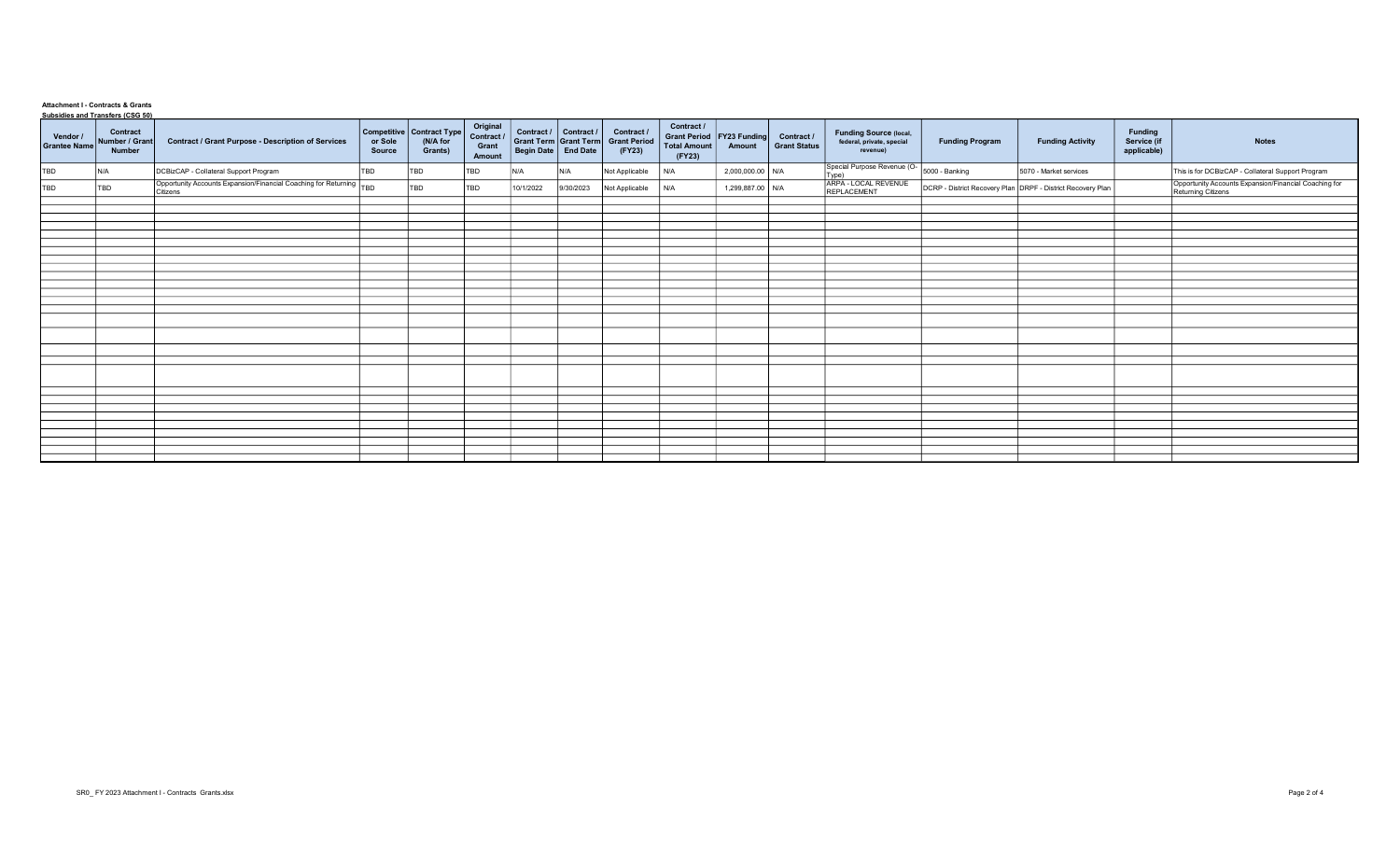## Attachment I - Contracts & Grants Contracts (All Other CSGs)

| Vendor / Grantee<br><b>Name</b> | Contract<br>Number<br>Grant<br><b>Number</b> | <b>Contract / Grant Purpose - Description of Services</b>                                                                             | Original<br>Contract <b>/</b><br>Grant<br><b>Amount</b> | Contract /<br><b>Grant Term</b><br><b>Begin Date</b> | Contract /<br><b>Grant Term</b><br><b>End Date</b> | <b>Contract / Grant</b><br><b>Period Total</b><br>Amount (FY23) | <b>FY23 Funding</b><br>Amount | Contract /<br><b>Grant Status</b> | <b>Funding Source (local,</b><br>federal, private, special revenue) | <b>Funding Program</b>                | <b>Funding Activity</b>                           | <b>Funding CSG</b>                                          | <b>Notes</b> |
|---------------------------------|----------------------------------------------|---------------------------------------------------------------------------------------------------------------------------------------|---------------------------------------------------------|------------------------------------------------------|----------------------------------------------------|-----------------------------------------------------------------|-------------------------------|-----------------------------------|---------------------------------------------------------------------|---------------------------------------|---------------------------------------------------|-------------------------------------------------------------|--------------|
| TBD                             | N/A                                          | <b>Agency Office Supplies</b>                                                                                                         | 67,500.00                                               | 10/1/2022                                            | /30/2023                                           | 67,500.00                                                       | 67,500.00   Ongoing           |                                   | Special Purpose Revenue (O-<br>(Fype                                | 000 - Agency Management               | 040 - Office of info. tech. and<br>upport         | 20-Supplies and Materials                                   |              |
| <b>OFRM</b>                     | N/A                                          | Telecommunications (Agency Telephone, RTS, VPN)                                                                                       | 181,524.38                                              | 10/1/2022                                            | 9/30/2023                                          | 181,524.38                                                      | 181,524.38   Ongoing          |                                   | Special Purpose Revenue (O-<br>(Fype                                | 000 - Agency Management               | 040 - Office of info. tech. and<br>upport         | 31-Telecommunications                                       |              |
| DGS                             | N/A                                          | Office Rent                                                                                                                           | 2,293,536.36                                            | 10/1/2022                                            | 9/30/2023                                          | 2,293,536.36                                                    | 2,293,536.36                  | Ongoing                           | Special Purpose Revenue (O<br>(Fype                                 | 1000 - Agency Management              | 040 - Office of info. tech. and<br>upport         | 32-Rentals                                                  |              |
| DGS                             | N/A                                          | <b>Security Services</b>                                                                                                              |                                                         | 8,610.32 10/1/2022                                   | 9/30/2023                                          | 8.610.32                                                        |                               | 8,610.32   Ongoing                | Special Purpose Revenue (O-<br>(Fype                                | 000 - Agency Management               | 1040 - Office of info. tech. and<br>upport        | 34-Security Services                                        |              |
| <b>TBD</b>                      | N/A                                          | Travel, maintenance & support for IT, office support, printing,<br>postage, OCTO IT assessment, memberships and Shredding,<br>postage | 1,035,322.54 10/1/2022                                  |                                                      | 9/30/2023                                          | 1,035,322.54                                                    | 1,035,322.54 Ongoing          |                                   | Special Purpose Revenue (O-<br>Type)                                | 000 - Agency Management               | 1040 - Office of info. tech. and<br>support       | 40-Other Services and Charges                               |              |
| Xerox                           | CW77216                                      | Lease for copier machines, Furniture, IT hardware and software                                                                        | 302,750.00                                              | 10/1/2022                                            | 9/30/2023                                          | 302,750.00                                                      | 302,750.00   Ongoing          |                                   | Special Purpose Revenue (O-<br>(Type                                | 000 - Agency Management               | 040 - Office of info. tech. and<br>upport         | 70-Equipment and Equipment<br>Rentals                       |              |
| <b>TBD</b>                      | N/A                                          | Office of legal services-Travel & training, membership, record<br>etention service                                                    | 141,115.00                                              | 10/1/2022                                            | 9/30/2023                                          | 141,115.00                                                      | 141,115.00   Ongoing          |                                   | Special Purpose Revenue (O-<br>ype)                                 | 1000 - Agency Management              | 060 - Office of legal services                    | 40-Other Services and Charges                               |              |
| TBD                             | N/A                                          | Office of legal services-Case management software                                                                                     |                                                         | 27,246.00 10/1/2022                                  | 9/30/2023                                          | 27,246.00                                                       | 27,246.00   Ongoing           |                                   | Special Purpose Revenue (O-<br>ype)                                 | 1000 - Agency Management              | 1060 - Office of legal services                   | 70-Equipment and Equipment<br>≷entals                       |              |
| TBD                             | N/A                                          | Public Affairs-Travel & training, promotional items, digital<br>advertising, postage & courier services                               | 194,125.00                                              | 10/1/2022                                            | 9/30/2023                                          | 194,125.00                                                      | 194,125.00                    | Ongoing                           | Special Purpose Revenue (O-<br>(Type                                | 000 - Agency Management               | 080 - Public affairs                              | 40-Other Services and Charges                               |              |
| TBD                             | N/A                                          | Performance Management-travel                                                                                                         | 10,000.00                                               | 10/1/2022                                            | 9/30/2023                                          | 10,000.00                                                       | 10,000.00   Ongoing           |                                   | Special Purpose Revenue (O-<br>(Fype                                | 1000 - Agency Management              | 090 - Performance<br>Management                   | 40-Other Services and Charges                               |              |
| <b>TBD</b>                      | N/A                                          | Agency Fiscal operation-Travel, Conference, Membership                                                                                |                                                         | 22,800.00 10/1/2022                                  | 9/30/2023                                          | 22,800.00                                                       | 22,800.00   Ongoing           |                                   | Special Purpose Revenue (O-<br>ype)                                 | 100F - Agency Financial<br>Dperations | 10F - Budget Operation                            | 40-Other Services and Charges                               |              |
| TBD                             | N/A                                          | Insurance- Travel & training, NAIC membership, Financial<br>Empowerment Space Rental, Uninsured motorist claims                       | 147.000.00 10/1/2022                                    |                                                      | 9/30/2023                                          | 147,000.00                                                      | 147,000.00   Ongoing          |                                   | Intra-District                                                      | 2000 - Insurance                      | 2010 - Insurance Products<br>operations insurance | 2050 - HMO / 2080 - DC market 40-Other Services and Charges |              |
| TBD                             | N/A                                          | Securities-Travel & training, membership, MC for ACO star and<br>hosting                                                              | 200,219.00 10/1/2022                                    |                                                      | 9/30/2023                                          | 200,219.00                                                      | 200,219.00   Ongoing          |                                   | Intra-District                                                      | 3000 - Securities                     | 3080 - DC market operations<br>securities         | 40-Other Services and Charges                               |              |
| TBD                             | N/A                                          | Securities-STAR New platform & QuickBooks software                                                                                    | 406,083.00 10/1/2022                                    |                                                      | 9/30/2023                                          | 406,083.00                                                      | 406,083.00   Ongoing          |                                   | Special Purpose Revenue (O-<br>Type)                                | 3000 - Securities                     | 3080 - DC market operations<br>securities         | 70-Equipment and Equipment<br>Rentals                       |              |
| WingSwept                       | N/A                                          | Enforcement-Travel & training, membership, case management<br>system maintenance                                                      |                                                         | 61,150.00 10/1/2022                                  | 9/30/2023                                          | 61,150.00                                                       | 61,150.00   Ongoing           |                                   | Special Purpose Revenue (O-<br>Type)                                | 4000 - Enforcement                    | 4080 - DC market compliance<br>enforcement        | 40-Other Services and Charges                               |              |
| TBD                             | N/A                                          | Enforcement - X1 Social Discovery                                                                                                     |                                                         | 4,900.00 10/1/2022                                   | 9/30/2023                                          | 4,900.00                                                        |                               | 4,900.00   Ongoing                | Special Purpose Revenue (O-<br>Type)                                | 4000 - Enforcement                    | 4080 - DC market compliance<br>enforcement        | 70-Equipment and Equipment<br>Rentals                       |              |
| TBD                             | N/A                                          | Banking-Financial empowerment center space rental, travel &<br>training                                                               | 130,300.00                                              | 10/1/2022                                            | 9/30/2023                                          | 130,300.00                                                      | 130,300.00   Ongoing          |                                   | Special Purpose Revenue (O-<br>(Fype                                | 5000 - Banking                        | 5040 - Community outreach                         | 40-Other Services and Charges                               |              |
| TBD                             | N/A                                          | Banking - OFEE - smart sheet & FEC Database License                                                                                   |                                                         | 15,000.00 10/1/2022                                  | 9/30/2023                                          | 15,000.00                                                       | 15,000.00   Ongoing           |                                   | Special Purpose Revenue (O-<br>Type)                                | 5000 - Banking                        | 5040 - Community outreach                         | 70-Equipment and Equipment<br>Rentals                       |              |
| TBD                             | N/A                                          | Banking-Travel & training, membership                                                                                                 | 118,098,00 10/1/2022                                    |                                                      | 9/30/2023                                          | 118,098.00                                                      | 118,098.00   Ongoing          |                                   | Special Purpose Revenue (O-<br>Type)                                | 5000 - Banking                        | 5080 - DC market operations<br>banking            | 40-Other Services and Charges                               |              |
| TBD                             | N/A                                          | Banking-NMLS system, SSBCI Financial software                                                                                         | 70,000.00                                               | 10/1/2022                                            | 9/30/2023                                          | 70,000.00                                                       | 70,000.00   Ongoing           |                                   | Special Purpose Revenue (O-<br>Type)                                | 5000 - Banking                        | 5080 - DC market operations<br>banking            | 70-Equipment and Equipment<br>Rentals                       |              |
| TBD                             | N/A                                          | Office of Innovation- Travel & trainings, Membership                                                                                  | 45,000.00                                               | 10/1/2022                                            | 9/30/2023                                          | 45,000.00                                                       | 45,000.00   Ongoing           |                                   | Special Purpose Revenue (O-<br>Type)                                | 7000 - Office of Innovation           | 7020 - Outreach                                   | 40-Other Services and Charges                               |              |
| TBD                             | N/A                                          | Risk Finance-Travel & training, memberships                                                                                           |                                                         | 84,700.00 10/1/2022                                  | 9/30/2023                                          | 84,700.00                                                       | 84,700.00   Ongoing           |                                   | Special Purpose Revenue (O-<br>Type)                                | 6000 - Risk Finance                   | 6080 - DC market operations<br>risk finance       | 40-Other Services and Charges                               |              |
| TBD                             | N/A                                          | Compliance- Travel & trainings                                                                                                        |                                                         | 32,340.00 10/1/2022                                  | 9/30/2023                                          | 32,340.00                                                       | 32,340.00   Ongoing           |                                   | Special Purpose Revenue (O-<br>Type)                                | 9000 - Compliance                     | 9080 - DC Market Compliance<br>Analysis           | 40-Other Services and Charges                               |              |